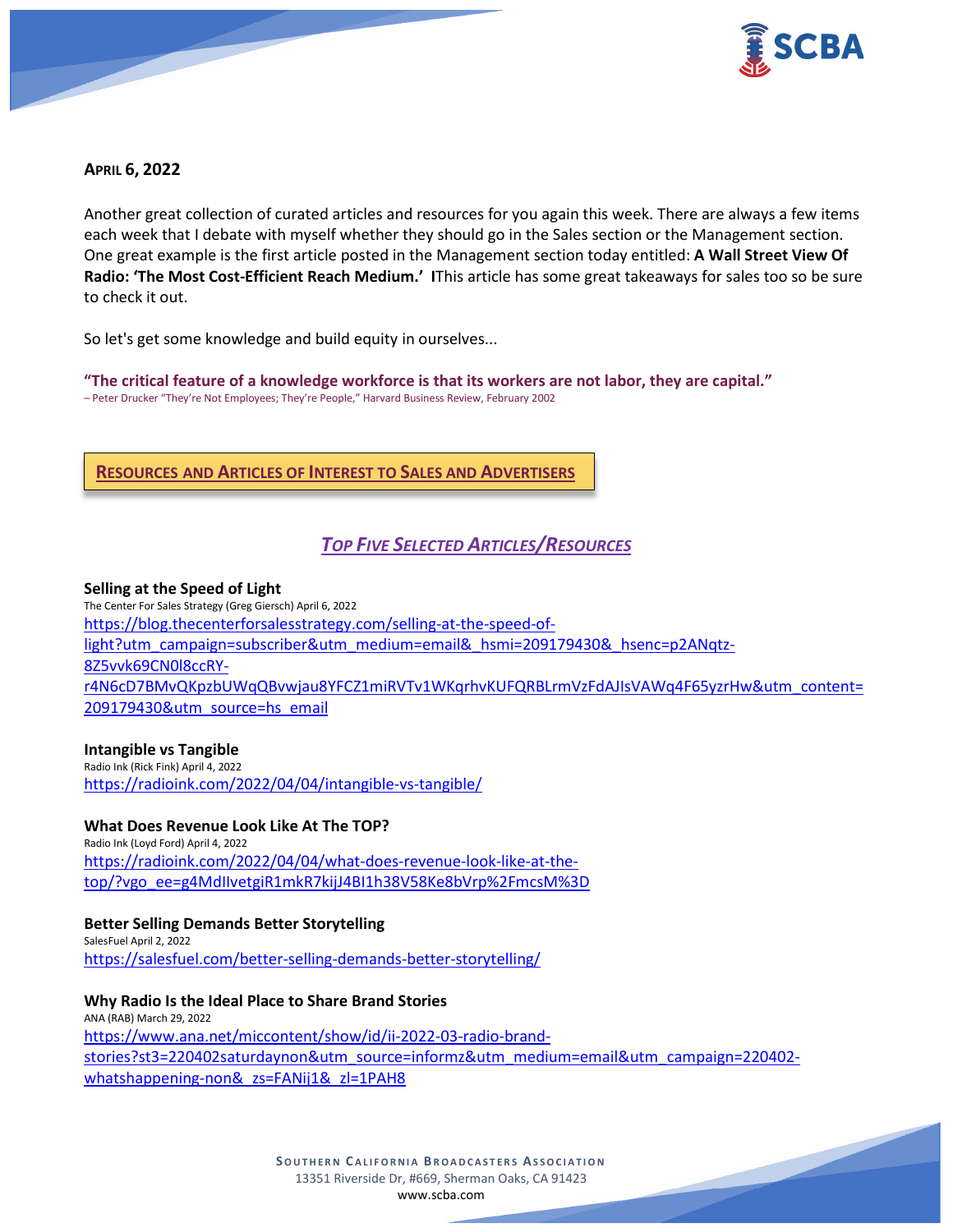

# *CURATED ARTICLES/RESOURCES FOR REFERENCE, BACKGROUND AND TRACKING*

**Spring Signals Fast Food Time For National Radio Advertisers.** Inside Radio April 5, 2022 [https://www.insideradio.com/free/spring-signals-fast-food-time-for-national-radio](https://www.insideradio.com/free/spring-signals-fast-food-time-for-national-radio-advertisers/article_87d144a8-b4b2-11ec-b051-2ba6e2975e9c.html)[advertisers/article\\_87d144a8-b4b2-11ec-b051-2ba6e2975e9c.html](https://www.insideradio.com/free/spring-signals-fast-food-time-for-national-radio-advertisers/article_87d144a8-b4b2-11ec-b051-2ba6e2975e9c.html)

## **Scoring With More Attentive Listeners, Sports Play-By-Play Gives Advertisers 'Increased Engagement.'**

Inside Radio (Westwood One) April 5, 2022 [https://www.insideradio.com/free/scoring-with-more-attentive-listeners-sports-play-by-play-gives-advertisers](https://www.insideradio.com/free/scoring-with-more-attentive-listeners-sports-play-by-play-gives-advertisers-increased-engagement/article_55882dd0-b4b3-11ec-bf26-fb9718c3b619.html)[increased-engagement/article\\_55882dd0-b4b3-11ec-bf26-fb9718c3b619.html](https://www.insideradio.com/free/scoring-with-more-attentive-listeners-sports-play-by-play-gives-advertisers-increased-engagement/article_55882dd0-b4b3-11ec-bf26-fb9718c3b619.html)

**In with the old: How radio is beating streaming at its own game (Note: This is a story about radio in Great Britain but it has relevance here too)** The New Statesman April 5, 2022 [https://www.newstatesman.com/business/2022/04/in-with-the-old-how-radio-is-beating-streaming-at-its-own](https://www.newstatesman.com/business/2022/04/in-with-the-old-how-radio-is-beating-streaming-at-its-own-game)[game](https://www.newstatesman.com/business/2022/04/in-with-the-old-how-radio-is-beating-streaming-at-its-own-game)

#### **How To Social Sell Across These Different Platforms**

The Center For Sales Strategy (Amanda Meade) April 4, 2022 [https://blog.thecenterforsalesstrategy.com/how-to-social-sell-across-different](https://blog.thecenterforsalesstrategy.com/how-to-social-sell-across-different-platforms?utm_campaign=subscriber&utm_medium=email&_hsmi=208910668&_hsenc=p2ANqtz--gFgNjeRtJqKahjkY_K9zigrMcWKrSCdgxMK9Kytzlzz8YzwceJ9P5JrTdA3Czj_-BHWvFhHK2f2RTolg6WhnFLeBFTw&utm_content=208910668&utm_source=hs_email)[platforms?utm\\_campaign=subscriber&utm\\_medium=email&\\_hsmi=208910668&\\_hsenc=p2ANqtz-](https://blog.thecenterforsalesstrategy.com/how-to-social-sell-across-different-platforms?utm_campaign=subscriber&utm_medium=email&_hsmi=208910668&_hsenc=p2ANqtz--gFgNjeRtJqKahjkY_K9zigrMcWKrSCdgxMK9Kytzlzz8YzwceJ9P5JrTdA3Czj_-BHWvFhHK2f2RTolg6WhnFLeBFTw&utm_content=208910668&utm_source=hs_email) [gFgNjeRtJqKahjkY\\_K9zigrMcWKrSCdgxMK9Kytzlzz8YzwceJ9P5JrTdA3Czj\\_-](https://blog.thecenterforsalesstrategy.com/how-to-social-sell-across-different-platforms?utm_campaign=subscriber&utm_medium=email&_hsmi=208910668&_hsenc=p2ANqtz--gFgNjeRtJqKahjkY_K9zigrMcWKrSCdgxMK9Kytzlzz8YzwceJ9P5JrTdA3Czj_-BHWvFhHK2f2RTolg6WhnFLeBFTw&utm_content=208910668&utm_source=hs_email) [BHWvFhHK2f2RTolg6WhnFLeBFTw&utm\\_content=208910668&utm\\_source=hs\\_email](https://blog.thecenterforsalesstrategy.com/how-to-social-sell-across-different-platforms?utm_campaign=subscriber&utm_medium=email&_hsmi=208910668&_hsenc=p2ANqtz--gFgNjeRtJqKahjkY_K9zigrMcWKrSCdgxMK9Kytzlzz8YzwceJ9P5JrTdA3Czj_-BHWvFhHK2f2RTolg6WhnFLeBFTw&utm_content=208910668&utm_source=hs_email)

## **Why the Auto Sector Is Underperforming in 2022**

The Motley Fool April 3, 2022 <https://www.fool.com/investing/2022/04/03/why-the-auto-sector-is-underperforming-in-2022/>

## **Shorten the Sales Cycles to Win Over Today's Buyers**

SalesFuel April 2, 2022 <https://salesfuel.com/shorten-the-sales-cycles-to-win-over-todays-buyers/>

#### **Back to In-Person Networking? Don't Forget the Follow-Up Email!**

SalesFuel April 2, 2022 <https://salesfuel.com/back-to-in-person-networking-dont-forget-the-follow-up-email/>

## **Economy has 'strong momentum' despite inflation, Ukraine challenges**

Chain Store Age April 1, 2022 [https://chainstoreage.com/economy-has-strong-momentum-despite-inflation-ukraine](https://chainstoreage.com/economy-has-strong-momentum-despite-inflation-ukraine-challenges?oly_enc_id=8319H4585489H7M&utm_source=omeda&utm_medium=email&utm_campaign=NL_CSA+Day+Breaker&utm_keyword=)[challenges?oly\\_enc\\_id=8319H4585489H7M&utm\\_source=omeda&utm\\_medium=email&utm\\_campaign=NL\\_CS](https://chainstoreage.com/economy-has-strong-momentum-despite-inflation-ukraine-challenges?oly_enc_id=8319H4585489H7M&utm_source=omeda&utm_medium=email&utm_campaign=NL_CSA+Day+Breaker&utm_keyword=) [A+Day+Breaker&utm\\_keyword=](https://chainstoreage.com/economy-has-strong-momentum-despite-inflation-ukraine-challenges?oly_enc_id=8319H4585489H7M&utm_source=omeda&utm_medium=email&utm_campaign=NL_CSA+Day+Breaker&utm_keyword=)

#### **Restaurant Traffic Up In February, But Are Rising Gas Prices Dashing Hopes For March?**

Inside Radio (The NPD Group) April 1, 2022 [https://www.insideradio.com/free/restaurant-traffic-up-in-february-but-are-rising-gas-prices-dashing-hopes](https://www.insideradio.com/free/restaurant-traffic-up-in-february-but-are-rising-gas-prices-dashing-hopes-for-march/article_b258982a-b18d-11ec-9992-d34a0c375cab.html)[for-march/article\\_b258982a-b18d-11ec-9992-d34a0c375cab.html](https://www.insideradio.com/free/restaurant-traffic-up-in-february-but-are-rising-gas-prices-dashing-hopes-for-march/article_b258982a-b18d-11ec-9992-d34a0c375cab.html)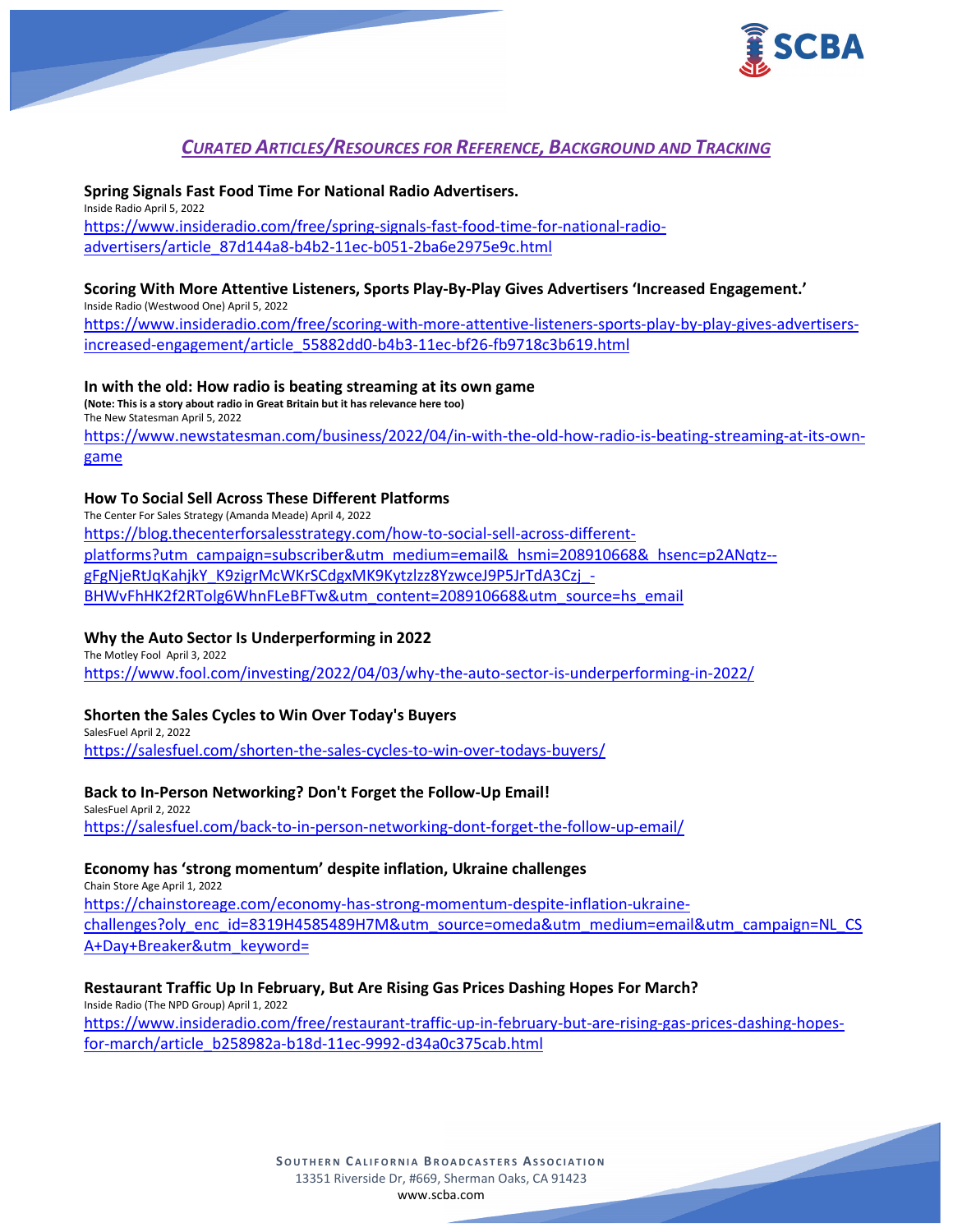

**How to Create a Healthy and Effective Goal-Driven Sales Environment, According to Sales Leaders** HubSpot April 1, 2022 [https://blog.hubspot.com/sales/goal-driven-sales](https://blog.hubspot.com/sales/goal-driven-sales-environment?__hstc=201195441.2321e18c034ad9e8a88aab27318f82fe.1646173404459.1649099212020.1649102578853.14&__hssc=201195441.1.1649102578853&__hsfp=1600442407)[environment?\\_\\_hstc=201195441.2321e18c034ad9e8a88aab27318f82fe.1646173404459.1649099212020.16491](https://blog.hubspot.com/sales/goal-driven-sales-environment?__hstc=201195441.2321e18c034ad9e8a88aab27318f82fe.1646173404459.1649099212020.1649102578853.14&__hssc=201195441.1.1649102578853&__hsfp=1600442407) 02578853.14& hssc=201195441.1.1649102578853& hsfp=1600442407

## **NFTs: Are They Relevant for Radio?**

**While there is no simple answer, it is a fun subject to explore** RadioWorld April 2, 2022 [https://www.radioworld.com/columns-and-views/promo-power/nfts-are-they-relevant-for](https://www.radioworld.com/columns-and-views/promo-power/nfts-are-they-relevant-for-radio?utm_source=SmartBrief&utm_medium=email&utm_campaign=0028F35E-226C-4B60-AC88-AB2831C8A639&utm_content=99E471CC-C68A-40D1-A703-078E2906B8D8&utm_term=56635b9b-0180-46fb-92ea-d1c65bc244bb)[radio?utm\\_source=SmartBrief&utm\\_medium=email&utm\\_campaign=0028F35E-226C-4B60-AC88-](https://www.radioworld.com/columns-and-views/promo-power/nfts-are-they-relevant-for-radio?utm_source=SmartBrief&utm_medium=email&utm_campaign=0028F35E-226C-4B60-AC88-AB2831C8A639&utm_content=99E471CC-C68A-40D1-A703-078E2906B8D8&utm_term=56635b9b-0180-46fb-92ea-d1c65bc244bb) [AB2831C8A639&utm\\_content=99E471CC-C68A-40D1-A703-078E2906B8D8&utm\\_term=56635b9b-0180-46fb-](https://www.radioworld.com/columns-and-views/promo-power/nfts-are-they-relevant-for-radio?utm_source=SmartBrief&utm_medium=email&utm_campaign=0028F35E-226C-4B60-AC88-AB2831C8A639&utm_content=99E471CC-C68A-40D1-A703-078E2906B8D8&utm_term=56635b9b-0180-46fb-92ea-d1c65bc244bb)[92ea-d1c65bc244bb](https://www.radioworld.com/columns-and-views/promo-power/nfts-are-they-relevant-for-radio?utm_source=SmartBrief&utm_medium=email&utm_campaign=0028F35E-226C-4B60-AC88-AB2831C8A639&utm_content=99E471CC-C68A-40D1-A703-078E2906B8D8&utm_term=56635b9b-0180-46fb-92ea-d1c65bc244bb)

#### **Consumers spend more cautiously as they struggle to evade inflation**

eMarketer April 1, 2022

[https://www.emarketer.com/content/consumers-spend-more-cautiously-they-struggle-evade](https://www.emarketer.com/content/consumers-spend-more-cautiously-they-struggle-evade-inflation?utm_source=Triggermail&utm_medium=email&utm_campaign=4.6.22&utm_term=eMarketer%20Retail)[inflation?utm\\_source=Triggermail&utm\\_medium=email&utm\\_campaign=4.6.22&utm\\_term=eMarketer%20Reta](https://www.emarketer.com/content/consumers-spend-more-cautiously-they-struggle-evade-inflation?utm_source=Triggermail&utm_medium=email&utm_campaign=4.6.22&utm_term=eMarketer%20Retail) [il](https://www.emarketer.com/content/consumers-spend-more-cautiously-they-struggle-evade-inflation?utm_source=Triggermail&utm_medium=email&utm_campaign=4.6.22&utm_term=eMarketer%20Retail)

## **How to Stop Writing Average Emails: 16 Quick Tips**

Entrepreneur March 31, 2022 <https://www.entrepreneur.com/article/421241>

## **Nielsen: Women Are Behind The Big Gains In Podcast Engagement.**

Inside Radio March 31, 2022 [https://www.insideradio.com/free/nielsen-women-are-behind-the-big-gains-in-podcast](https://www.insideradio.com/free/nielsen-women-are-behind-the-big-gains-in-podcast-engagement/article_b934d2fe-b11e-11ec-8deb-9778e332ac18.html)[engagement/article\\_b934d2fe-b11e-11ec-8deb-9778e332ac18.html](https://www.insideradio.com/free/nielsen-women-are-behind-the-big-gains-in-podcast-engagement/article_b934d2fe-b11e-11ec-8deb-9778e332ac18.html)

#### **Consumer Insights: Radio is Sports Fans' 'Activity' Medium.**

Inside Radio (The Media Audit) March 31, 2022 [https://www.insideradio.com/free/consumer-insights-radio-is-sports-fans-activity-medium/article\\_56951e7a](https://www.insideradio.com/free/consumer-insights-radio-is-sports-fans-activity-medium/article_56951e7a-b0c3-11ec-b339-739def06cf40.html)[b0c3-11ec-b339-739def06cf40.html](https://www.insideradio.com/free/consumer-insights-radio-is-sports-fans-activity-medium/article_56951e7a-b0c3-11ec-b339-739def06cf40.html)

#### **With Continued Sales And Supply Issues, Auto Market Remains 'Stuck In Low Gear.'**

Inside Radio (Cox Automotive) March 31, 2022 [https://www.insideradio.com/free/with-continued-sales-and-supply-issues-auto-market-remains-stuck-in-low](https://www.insideradio.com/free/with-continued-sales-and-supply-issues-auto-market-remains-stuck-in-low-gear/article_701a16ca-b0c3-11ec-b6d8-034a01c778f7.html)[gear/article\\_701a16ca-b0c3-11ec-b6d8-034a01c778f7.html](https://www.insideradio.com/free/with-continued-sales-and-supply-issues-auto-market-remains-stuck-in-low-gear/article_701a16ca-b0c3-11ec-b6d8-034a01c778f7.html)

#### **Tostitos turns sounds of chips and jars into audio logo**

Here is a major point made in this article:

"Consumers are spending an increasing amount of time on audio only channels, where they cannot see visual brand advertising, according to Made Music Studio. A distinguishable audio signature is more important than ever as consumers make this switch."

MarketingDive March 29, 2022

<https://www.marketingdive.com/news/tostitos-turns-sounds-of-chips-and-jars-into-audio-logo/621115/>

**SOUTHERN C ALIFORNIA B ROADCASTERS ASSOCIATION** 13351 Riverside Dr, #669, Sherman Oaks, CA 91423 [www.scba.com](http://www.scba.com/)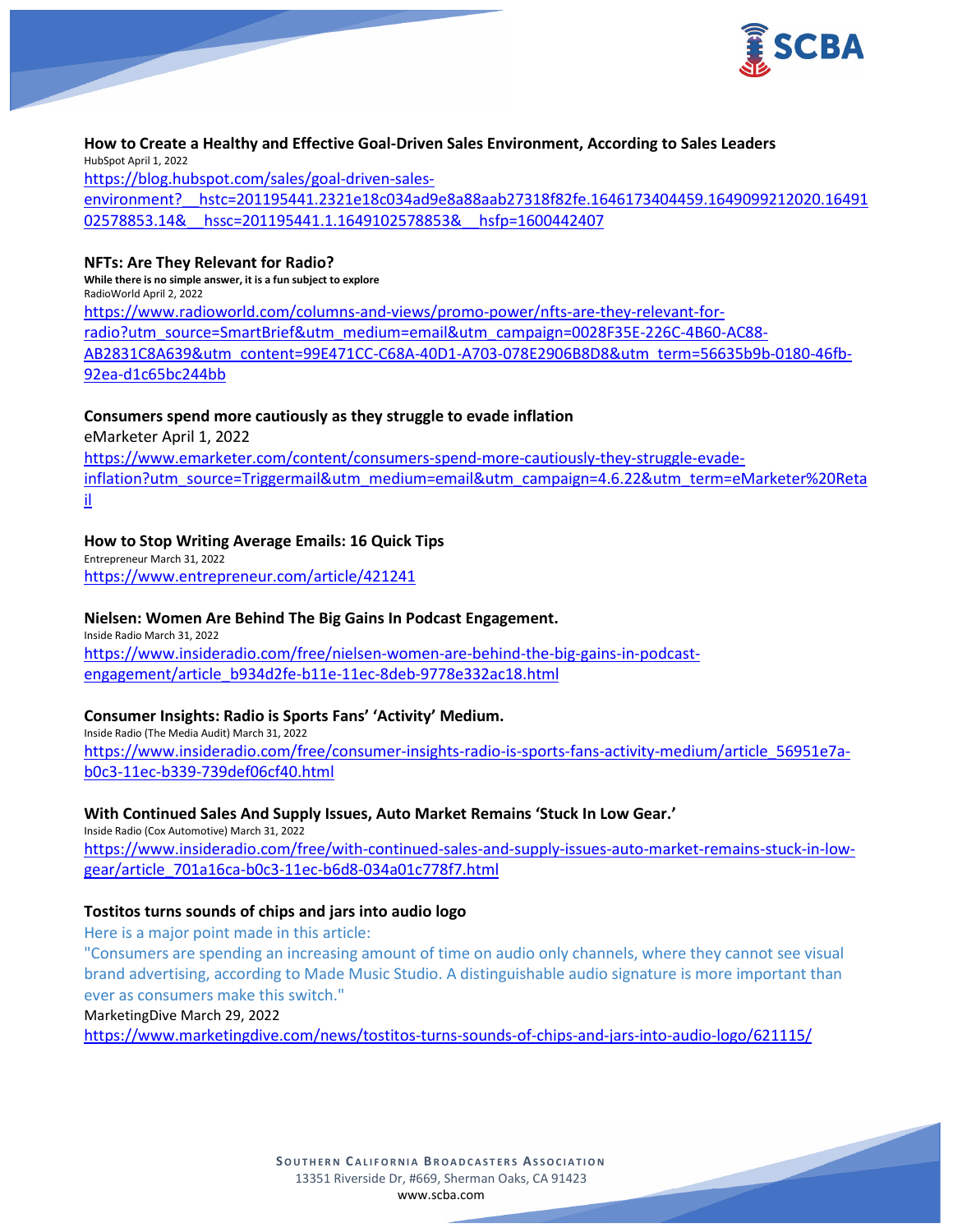

**RESOURCES AND ARTICLES OF INTEREST TO MANAGERS FOR PLANNING AND FORECASTING:**

## *TOP FIVE SELECTED ARTICLES/RESOURCES*

**A Wall Street View Of Radio: 'The Most Cost-Efficient Reach Medium.'** Inside Radio (Dan Day - B. Riley Securities) April 6, 2022 [https://www.insideradio.com/free/a-wall-street-view-of-radio-the-most-cost-efficient-reach](https://www.insideradio.com/free/a-wall-street-view-of-radio-the-most-cost-efficient-reach-medium/article_70ab836a-b57a-11ec-8faa-6b14df88811e.html)[medium/article\\_70ab836a-b57a-11ec-8faa-6b14df88811e.html](https://www.insideradio.com/free/a-wall-street-view-of-radio-the-most-cost-efficient-reach-medium/article_70ab836a-b57a-11ec-8faa-6b14df88811e.html)

## **House of Representatives Passes MORE Act to Remove Marijuana from Schedule I – Don't Rush to Start Airing Pot Ads Yet**

Broadcast Law Blog (David Oxenford) April 5, 2022 [https://www.broadcastlawblog.com/2022/04/articles/house-of-representatives-passes-more-act-to-remove](https://www.broadcastlawblog.com/2022/04/articles/house-of-representatives-passes-more-act-to-remove-marijuana-from-schedule-i-dont-rush-to-start-airing-pot-ads-yet/?utm_source=David+Oxenford%2C+Esq+-+Broadcast+Law+Blog&utm_campaign=35fc6830e0-RSS_EMAIL_CAMPAIGN&utm_medium=email&utm_term=0_550fd6c4c6-35fc6830e0-70190309)[marijuana-from-schedule-i-dont-rush-to-start-airing-pot-ads-yet/?utm\\_source=David+Oxenford%2C+Esq+-](https://www.broadcastlawblog.com/2022/04/articles/house-of-representatives-passes-more-act-to-remove-marijuana-from-schedule-i-dont-rush-to-start-airing-pot-ads-yet/?utm_source=David+Oxenford%2C+Esq+-+Broadcast+Law+Blog&utm_campaign=35fc6830e0-RSS_EMAIL_CAMPAIGN&utm_medium=email&utm_term=0_550fd6c4c6-35fc6830e0-70190309) [+Broadcast+Law+Blog&utm\\_campaign=35fc6830e0-](https://www.broadcastlawblog.com/2022/04/articles/house-of-representatives-passes-more-act-to-remove-marijuana-from-schedule-i-dont-rush-to-start-airing-pot-ads-yet/?utm_source=David+Oxenford%2C+Esq+-+Broadcast+Law+Blog&utm_campaign=35fc6830e0-RSS_EMAIL_CAMPAIGN&utm_medium=email&utm_term=0_550fd6c4c6-35fc6830e0-70190309) [RSS\\_EMAIL\\_CAMPAIGN&utm\\_medium=email&utm\\_term=0\\_550fd6c4c6-35fc6830e0-70190309](https://www.broadcastlawblog.com/2022/04/articles/house-of-representatives-passes-more-act-to-remove-marijuana-from-schedule-i-dont-rush-to-start-airing-pot-ads-yet/?utm_source=David+Oxenford%2C+Esq+-+Broadcast+Law+Blog&utm_campaign=35fc6830e0-RSS_EMAIL_CAMPAIGN&utm_medium=email&utm_term=0_550fd6c4c6-35fc6830e0-70190309)

## **Broadcasters Are Optimistic As Q2 Gets Underway.**

Inside Radio April 4, 2022 [https://www.insideradio.com/free/broadcasters-are-optimistic-as-q2-gets-underway/article\\_67012b70-b3dc-](https://www.insideradio.com/free/broadcasters-are-optimistic-as-q2-gets-underway/article_67012b70-b3dc-11ec-855a-3fa3790b5c9b.html)[11ec-855a-3fa3790b5c9b.html](https://www.insideradio.com/free/broadcasters-are-optimistic-as-q2-gets-underway/article_67012b70-b3dc-11ec-855a-3fa3790b5c9b.html)

#### **Nielsen Expresses Confidence in PPM Wearables**

#### **Devices have been through lab tests, focus groups, "carry testing" and other vetting** RadioWorld April 1, 2022

[https://www.radioworld.com/news-and-business/programming-and-sales/nielsen-expresses-confidence-in](https://www.radioworld.com/news-and-business/programming-and-sales/nielsen-expresses-confidence-in-ppm-wearables?utm_source=SmartBrief&utm_medium=email&utm_campaign=0028F35E-226C-4B60-AC88-AB2831C8A639&utm_content=06307D55-1166-46D7-8949-1D173C2D565A&utm_term=56635b9b-0180-46fb-92ea-d1c65bc244bb)[ppm-wearables?utm\\_source=SmartBrief&utm\\_medium=email&utm\\_campaign=0028F35E-226C-4B60-AC88-](https://www.radioworld.com/news-and-business/programming-and-sales/nielsen-expresses-confidence-in-ppm-wearables?utm_source=SmartBrief&utm_medium=email&utm_campaign=0028F35E-226C-4B60-AC88-AB2831C8A639&utm_content=06307D55-1166-46D7-8949-1D173C2D565A&utm_term=56635b9b-0180-46fb-92ea-d1c65bc244bb) [AB2831C8A639&utm\\_content=06307D55-1166-46D7-8949-1D173C2D565A&utm\\_term=56635b9b-0180-46fb-](https://www.radioworld.com/news-and-business/programming-and-sales/nielsen-expresses-confidence-in-ppm-wearables?utm_source=SmartBrief&utm_medium=email&utm_campaign=0028F35E-226C-4B60-AC88-AB2831C8A639&utm_content=06307D55-1166-46D7-8949-1D173C2D565A&utm_term=56635b9b-0180-46fb-92ea-d1c65bc244bb)[92ea-d1c65bc244bb](https://www.radioworld.com/news-and-business/programming-and-sales/nielsen-expresses-confidence-in-ppm-wearables?utm_source=SmartBrief&utm_medium=email&utm_campaign=0028F35E-226C-4B60-AC88-AB2831C8A639&utm_content=06307D55-1166-46D7-8949-1D173C2D565A&utm_term=56635b9b-0180-46fb-92ea-d1c65bc244bb)

#### **Here's How Nielsen Plans To Roll Out New PPM Wearables.**

Inside Radio April 1, 2022

[https://www.insideradio.com/free/here-s-how-nielsen-plans-to-roll-out-new-ppm-wearables/article\\_84e6eef4](https://www.insideradio.com/free/here-s-how-nielsen-plans-to-roll-out-new-ppm-wearables/article_84e6eef4-b18e-11ec-a017-1f0c7c1f149f.html) [b18e-11ec-a017-1f0c7c1f149f.html](https://www.insideradio.com/free/here-s-how-nielsen-plans-to-roll-out-new-ppm-wearables/article_84e6eef4-b18e-11ec-a017-1f0c7c1f149f.html)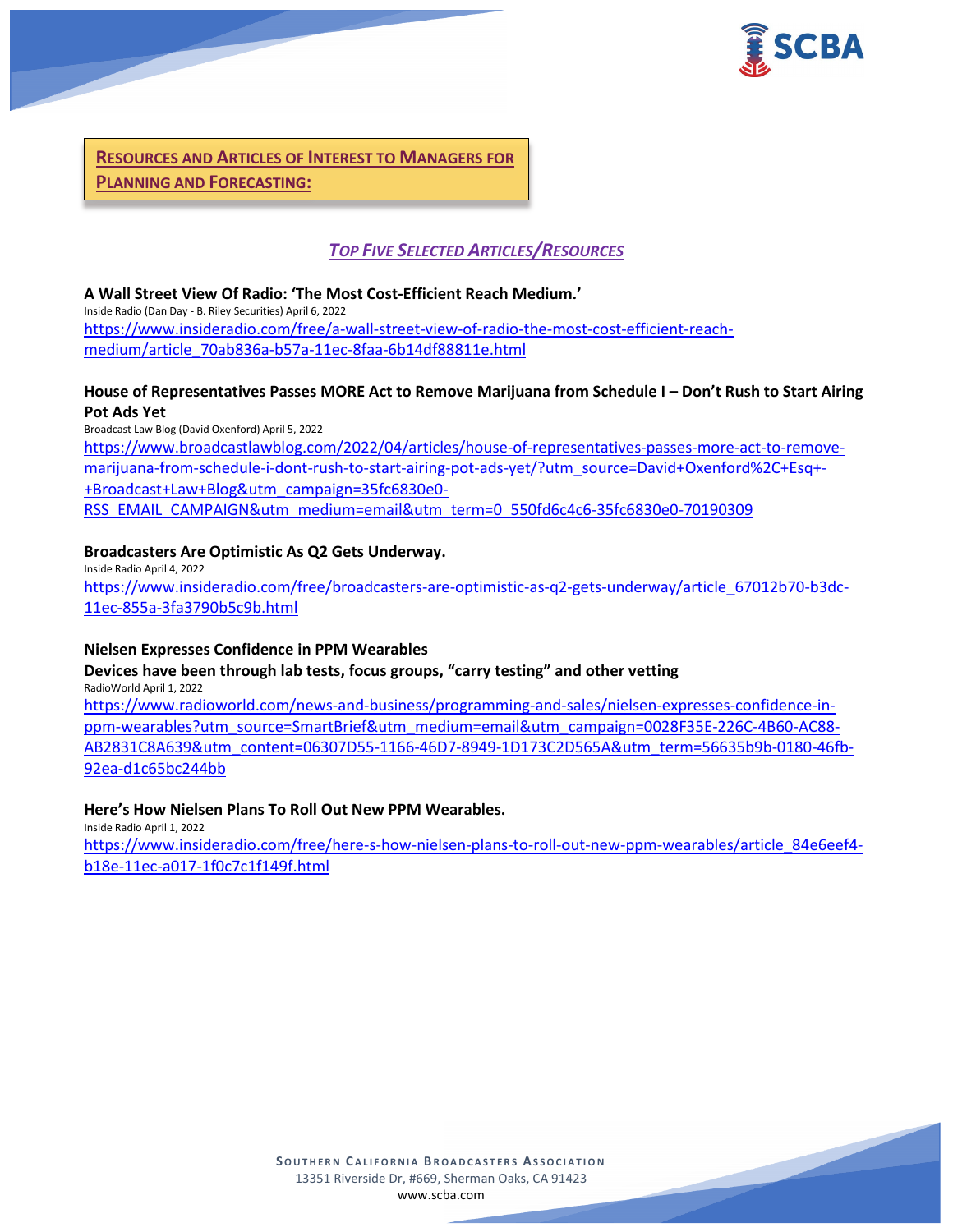

## *CURATED ARTICLES/RESOURCES FOR REFERENCE, BACKGROUND AND TRACKING*

**Lawmakers Press Biden For More Federal Ad Dollars For Black-Owned Media.** Inside Radio (Congressional Black Caucus) April 6, 2022 [https://www.insideradio.com/free/lawmakers-press-biden-for-more-federal-ad-dollars-for-black-owned](https://www.insideradio.com/free/lawmakers-press-biden-for-more-federal-ad-dollars-for-black-owned-media/article_c07b266c-b579-11ec-9615-33b1d5b4d5d4.html)[media/article\\_c07b266c-b579-11ec-9615-33b1d5b4d5d4.html](https://www.insideradio.com/free/lawmakers-press-biden-for-more-federal-ad-dollars-for-black-owned-media/article_c07b266c-b579-11ec-9615-33b1d5b4d5d4.html)

## **Podtrac Says Downloads Grew Last Week, Led By 21% Jump In True Crime Downloads.**

Inside Radio April 5, 2022 [https://www.insideradio.com/podcastnewsdaily/podtrac-says-downloads-grew-last-week-led-by-21-jump-in](https://www.insideradio.com/podcastnewsdaily/podtrac-says-downloads-grew-last-week-led-by-21-jump-in-true-crime-downloads/article_77ae7e96-b4fe-11ec-a662-ef26577d94b8.html)[true-crime-downloads/article\\_77ae7e96-b4fe-11ec-a662-ef26577d94b8.html](https://www.insideradio.com/podcastnewsdaily/podtrac-says-downloads-grew-last-week-led-by-21-jump-in-true-crime-downloads/article_77ae7e96-b4fe-11ec-a662-ef26577d94b8.html)

#### **The Path To Innovation Is Never An Easy One**

Jacobs Media Strategies (Fred Jacobs) April 5, 2022 <https://jacobsmedia.com/the-path-to-innovation-is-never-an-easy-one/>

## **Is More Measurement Data, Better Data? Not Necessarily, Says GroupM's Brian Wieser.**

Inside Radio April 5, 2022 [https://www.insideradio.com/free/is-more-measurement-data-better-data-not-necessarily-says-groupm-s](https://www.insideradio.com/free/is-more-measurement-data-better-data-not-necessarily-says-groupm-s-brian-wieser/article_fc7abbea-b4b2-11ec-8458-3b541ca2f7c2.html)[brian-wieser/article\\_fc7abbea-b4b2-11ec-8458-3b541ca2f7c2.html](https://www.insideradio.com/free/is-more-measurement-data-better-data-not-necessarily-says-groupm-s-brian-wieser/article_fc7abbea-b4b2-11ec-8458-3b541ca2f7c2.html)

## **Podcast advertising prospers but needs solutions to reach full potential**

MarketingDive April 4, 2022 [https://www.marketingdive.com/news/podcast-advertising-programmatic-dynamic](https://www.marketingdive.com/news/podcast-advertising-programmatic-dynamic-insertion/621511/?utm_source=Sailthru&utm_medium=email&utm_campaign=Issue:%202022-04-05%20Marketing%20Dive%20Newsletter%20%5Bissue:40851%5D&utm_term=Marketing%20Dive)[insertion/621511/?utm\\_source=Sailthru&utm\\_medium=email&utm\\_campaign=Issue:%202022-04-](https://www.marketingdive.com/news/podcast-advertising-programmatic-dynamic-insertion/621511/?utm_source=Sailthru&utm_medium=email&utm_campaign=Issue:%202022-04-05%20Marketing%20Dive%20Newsletter%20%5Bissue:40851%5D&utm_term=Marketing%20Dive) [05%20Marketing%20Dive%20Newsletter%20%5Bissue:40851%5D&utm\\_term=Marketing%20Dive](https://www.marketingdive.com/news/podcast-advertising-programmatic-dynamic-insertion/621511/?utm_source=Sailthru&utm_medium=email&utm_campaign=Issue:%202022-04-05%20Marketing%20Dive%20Newsletter%20%5Bissue:40851%5D&utm_term=Marketing%20Dive)

#### **Is Radio Becoming A P1 Medium?**

Jacobs Media Strategies (Fred Jacobs) April 4, 2022 <https://jacobsmedia.com/is-radio-becoming-a-p1-medium/>

#### **Survey Finds Listeners Aren't As Squeamish About Sensitive Content As Ad Buyers.**

Inside Radio (Acast) April 4, 2022 [https://www.insideradio.com/podcastnewsdaily/survey-finds-listeners-aren-t-as-squeamish-about-sensitive](https://www.insideradio.com/podcastnewsdaily/survey-finds-listeners-aren-t-as-squeamish-about-sensitive-content-as-ad-buyers/article_c02580e6-b438-11ec-a858-835005eb11c5.html)[content-as-ad-buyers/article\\_c02580e6-b438-11ec-a858-835005eb11c5.html](https://www.insideradio.com/podcastnewsdaily/survey-finds-listeners-aren-t-as-squeamish-about-sensitive-content-as-ad-buyers/article_c02580e6-b438-11ec-a858-835005eb11c5.html)

#### **NAB Warns Radio Could Face 10% Regulatory Fee Hike If FCC Doesn't Make Changes.**

Inside Radio April 4, 2022 [https://www.insideradio.com/free/nab-warns-radio-could-face-10-regulatory-fee-hike-if-fcc-doesn-t-make](https://www.insideradio.com/free/nab-warns-radio-could-face-10-regulatory-fee-hike-if-fcc-doesn-t-make-changes/article_471ca8c0-b3dc-11ec-9ba7-1336613d1a61.html)[changes/article\\_471ca8c0-b3dc-11ec-9ba7-1336613d1a61.html](https://www.insideradio.com/free/nab-warns-radio-could-face-10-regulatory-fee-hike-if-fcc-doesn-t-make-changes/article_471ca8c0-b3dc-11ec-9ba7-1336613d1a61.html)

#### **Facebook advertisers can pursue class action over ad rates**

Reuters March 29, 2022 <https://www.reuters.com/business/facebook-advertisers-can-pursue-class-action-over-ad-rates-2022-03-29/>

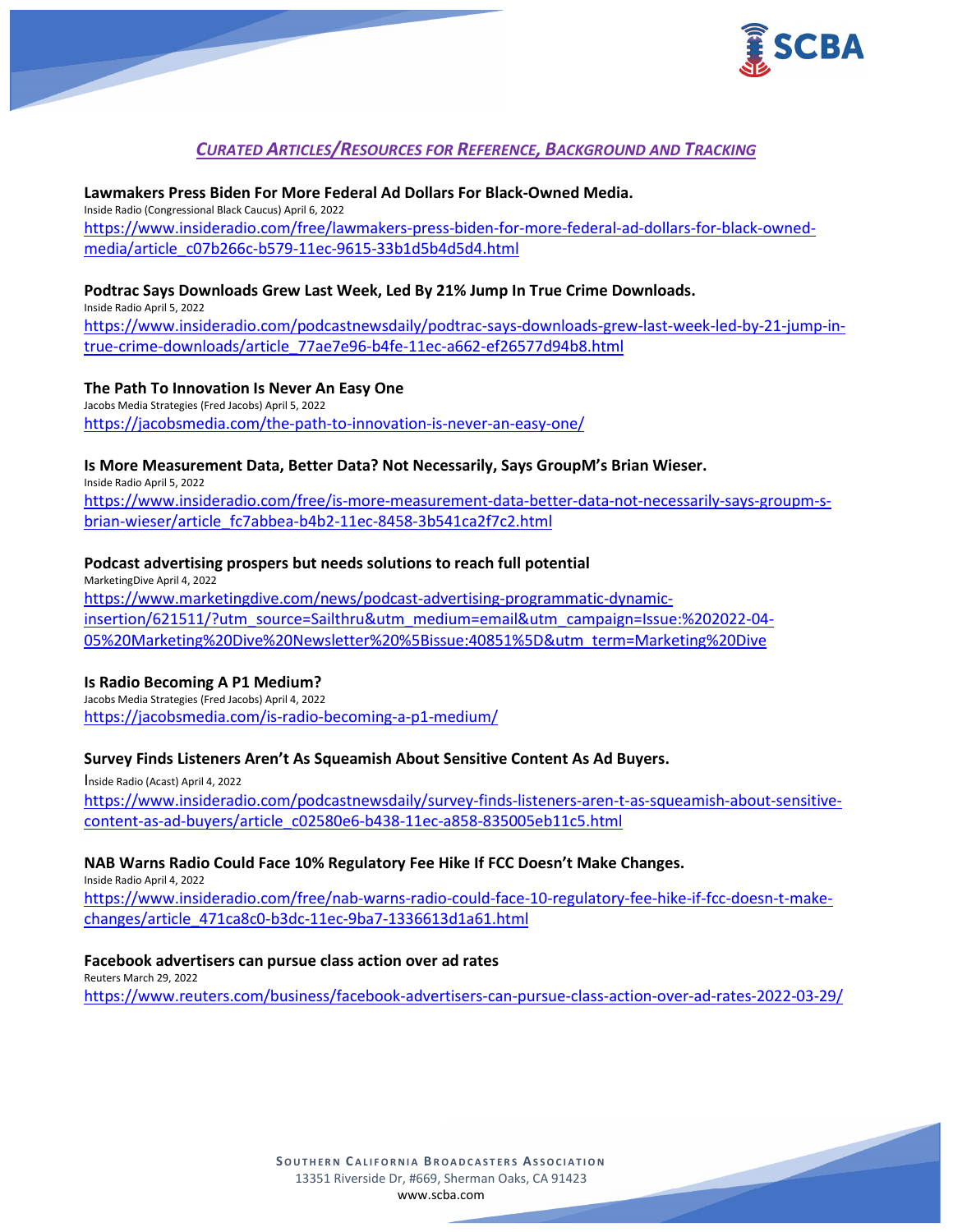



#### **Nielsen PPM Audience Weekly Trends**

**Here are the audience trends for our PPM markets for March Week 1 (March 16 - 22, 2022). It is a Goldilocks kind of week: not too cold and not too hot.**

#### **Los Angeles (Metro 12+ Population 11,369,600)**

**AQH:**

Nov Monthly - 678,200 Dec Monthly - 662,200 Hol Monthly - 613,500

Jan Monthly - 580,600 Feb Monthly - 620,100

Mar Week 1 - 629,900 Mar Week 2 - 608,200 Mar Week 3 - 608,300

#### **Cume:**

Nov Monthly - 10,281,100 Dec Monthly - 10,414,000 Hol Monthly - 10,147,400

Jan Monthly - 9,902,300 Feb Monthly -10,026,000

Mar Week 1 - 10,180,800 Mar Week 2 - 10,090,400 Mar Week 3 - 10,286,200

#### **Riverside/San Bernardino (Metro 12+ Population 2,172,100)**

#### **AQH:**

Nov Monthly - 119,700 Dec Monthly - 114,800 Hol Monthly - 95,700

Jan Monthly - 99,400 Feb Monthly -113,800

Mar Week 1 - 122,600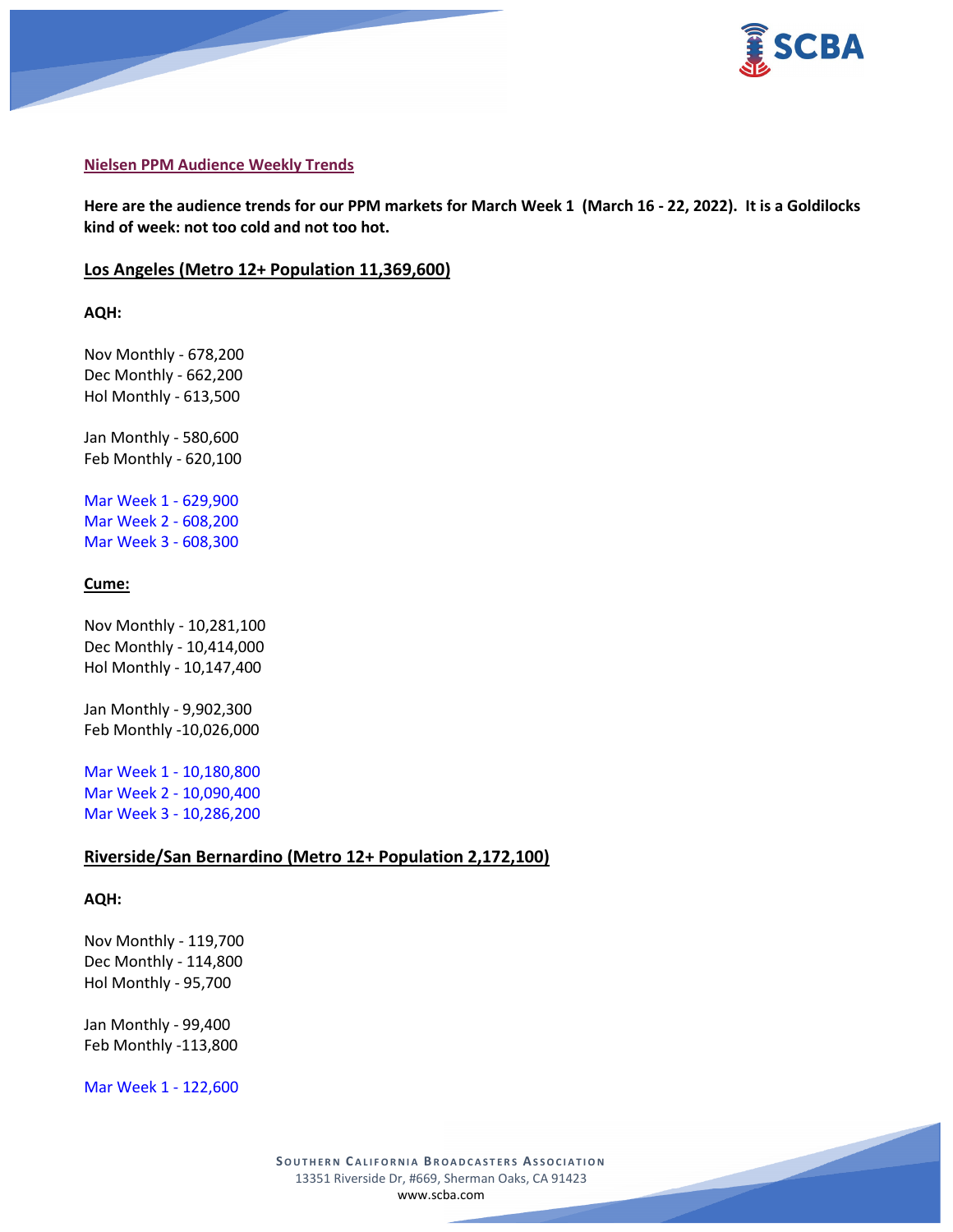

## Mar Week 2 - 130,100 Mar Week 3 - 126,000

## **Cume:**

Nov Monthly - 1,936,300 Dec Monthly - 1,904,700 Hol Monthly - 1,810,400

Jan Monthly - 1,810,400 Feb Monthly - 1,894,000

Mar Week 1 - 1,893,300 Mar Week 2 - 1,956,400 Mar Week 3 - 1,933,200

## **San Diego (Metro 12+ Population 2,881,200)**

## **AQH:**

Nov Monthly - 141,400 Dec Monthly - 131,500 Hol Monthly - 118,500

Jan Monthly - 119,000 Feb Monthly - 124,000

Mar Week 1 - 124,700 Mar Week 2 - 129,600 Mar Week 3 - 125,600

#### **Cume:**

Nov Monthly - 2,481,400 Dec Monthly - 2,518,600 Hol Monthly - 2,420,100 Jan Monthly - 2,351,900 Feb Monthly - 2,393,800

Mar Week 1 - 2,396,000 Mar Week 2 - 2,397,100 Mar Week 3 - 2,392,900